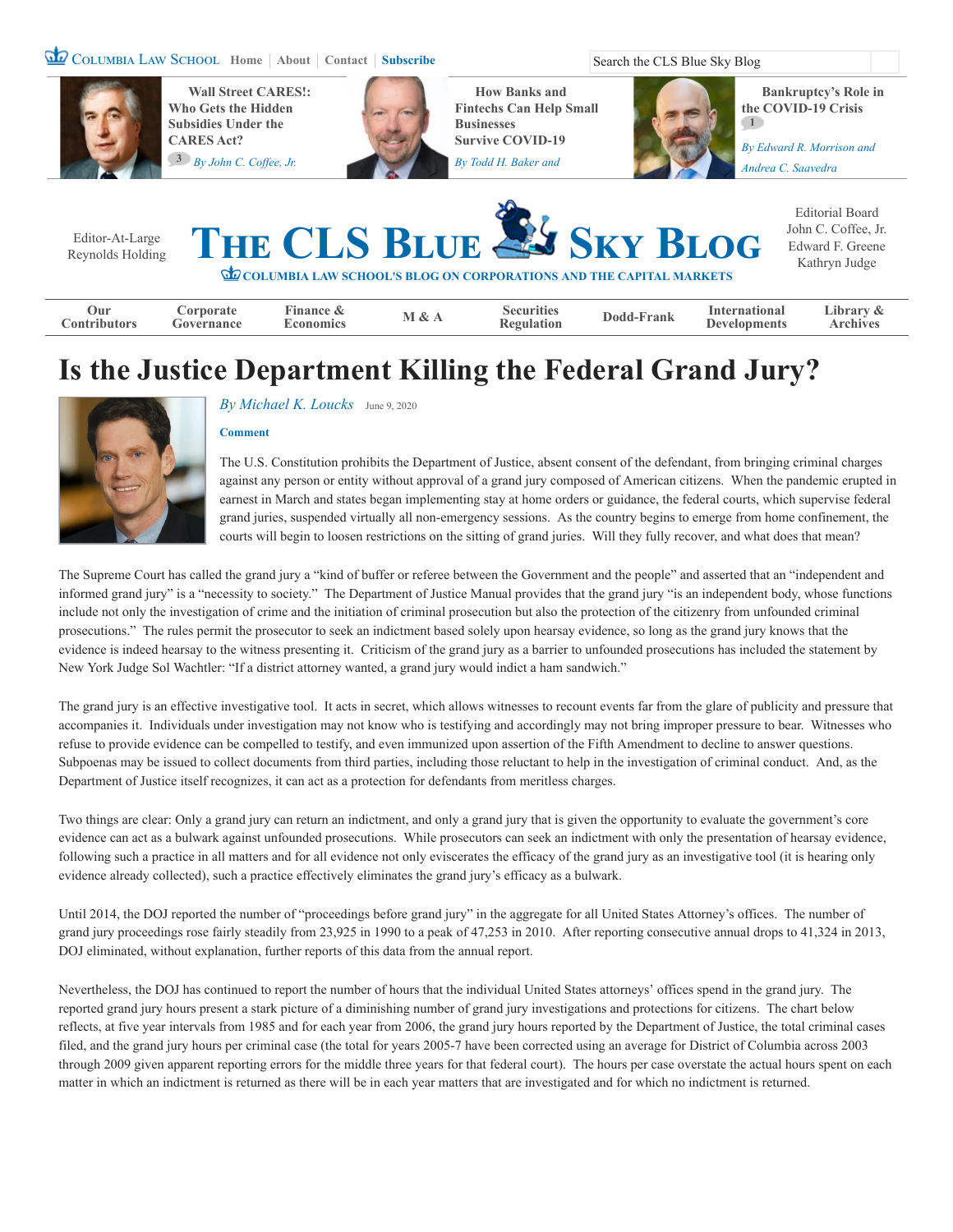| Year | <b>Grand Jury Hours</b> | <b>Criminal</b>    | <b>Grand Jury</b>     |  |
|------|-------------------------|--------------------|-----------------------|--|
|      |                         | <b>Cases Filed</b> | <b>Hours per Case</b> |  |
| 1985 | 62,184                  | 29,689             | 2.1                   |  |
| 1990 | 72,140                  | 36,042             | 2.0                   |  |
| 1995 | 69,579                  | 36,878             | 1.9                   |  |
| 2000 | 54,745                  | 52,887             | 1.0                   |  |
| 2005 | 48,570                  | 60,062             | 0.8                   |  |
| 2006 | 44,652                  | 58,702             | 0.8                   |  |
| 2007 | 44,977                  | 59,228             | $0.8\,$               |  |
| 2008 | 53,979                  | 63,042             | 0.9                   |  |
| 2009 | 45,392                  | 67,864             | 0.7                   |  |
| 2010 | 39,433                  | 68,591             | $0.6\,$               |  |
| 2011 | 36,705                  | 68,926             | 0.5                   |  |
| 2012 | 34,938                  | 63,118             | 0.6                   |  |
| 2013 | 34,861                  | 61,529             | 0.6                   |  |
| 2014 | 31,049                  | 56,218             | $0.6\,$               |  |
| 2015 | 29,019                  | 54,928             | 0.5                   |  |
| 2016 | 27,332                  | 53,908             | 0.5                   |  |
| 2017 | 27,007                  | 53,899             | 0.5                   |  |
| 2018 | 28,004                  | 64,222             | 0.4                   |  |

The drop in number of hours is even more startling for certain United States attorneys. In 2008, the Chicago United States attorney spent 2,718 hours before the grand jury; by 2011 that number had dwindled to 360 and would drop further to just 133 in 2018. The United States attorney in Boston spent 2,889 hours before the grand jury in 2008; in 2011, those hours had dropped to 1,281 and would further dwindle to 566 in 2018. The United States attorney in Los Angeles spent 1,353 hours before the grand jury in 2008; in 2018, these hours had dropped to 495.

One might consider these numbers to simply be erroneous reports, the drops are so prodigious. Corroboration exists. The federal courts have reported total grand jury hours and criminal proceedings filed by indictment since 2012; the courts' data reflects 36-42 minutes per indictment during the period 2012-2018. While slightly higher than the 24-36 minutes reported by the department, both reports are in the same small ballpark.

The department's data reflect poorly on the use of the grand jury as either an investigative tool or a bulwark against unfounded prosecutions. Where the grand jury spent on average of two hours collecting and evaluating evidence in a criminal case between 1985 and 1995, by 2000, that time had been cut in half, to just 60 minutes. The grand jury time remained relatively unchanged through 2009, when the grand jury time per case stood at 54 minutes. The time per case then resumed its slide; by 2011, grand juries were spending just 30 minutes per criminal case indicted. After rising marginally for three years to 36 minutes, the time per case has again dropped, to just 24 minutes in 2018.

In short, in a generation, the grand jury time per case has dropped from 126 minutes to just 24. Factoring in the time necessary for introducing a matter to the grand jury, swearing in witnesses, requesting the return of an indictment, deliberating, and appearing before a judge to return the indictment, grand jury time spent hearing actual witness testimony is hardly likely to be even 10 minutes per indictment returned. Assuredly, the pandemic has not changed this trend; while most federal court orders closing court houses do not explicitly shutter all grand jury proceedings, the major United States attorneys' offices have announced few if any indictments since early March. In the near term, citizens called upon to serve in grand juries may be reluctant to do so in the shadow cast by the coronavirus and the potential for it to reemerge. Federal prosecutors, already using the grand jury less than they were 20 years ago, may themselves be reluctant to use them. With the reopening of grand juries by the federal courts this summer, can we expect a return to a further dwindling of their use by federal prosecutors?

The vanishing grand jury over the past 35 years is consistent with the DOJs dramatic reduction in all prosecutions since 2011. If the DOJ believes as its manual states, the department must also be concerned that the grand jury, as presently used, has lost much of its efficacy as a barrier to unfounded prosecutions.

### **Conclusion**

Beginning in 2011, United States attorneys and the Department of Justice have substantially reduced all criminal prosecutions; with limited exceptions, that across the board reduction continued into 2018. This drop was coupled with a reduction in the use of the grand jury as an investigative tool. In those seven years of declining prosecutions, the time spent by federal prosecutors per case in actual grand jury investigation dropped from 60 minutes to less than 25 minutes per case. The courts have in the past refused to look behind the curtain at the extent and nature of a prosecution's presentation to the grand jury, including refusing to require presentment to the grand jury of exculpatory evidence. At some point, though, there may be a tipping point, and a court will conclude that the government's presentation to the grand jury in seeking criminal charges is so spare as to not satisfy the Fifth Amendment's requirement of a "presentment or indictment of a grand jury." With just 24 minutes per indictment, we may be at that tipping point.